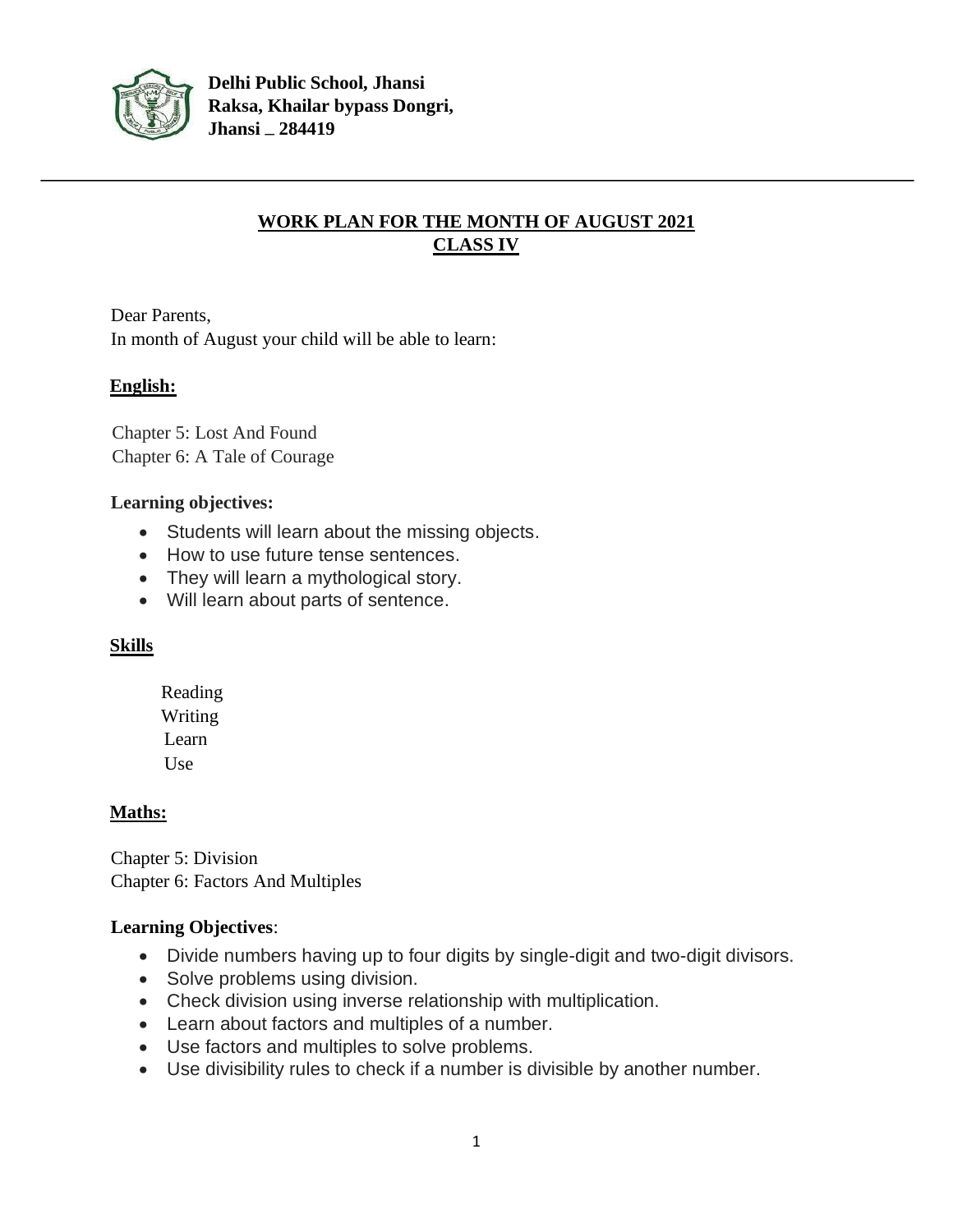## **Skills**

Explore Estimate Solve Use Learn

## **Science**

Chapter 4: A Journey Of Food

## **Learning Objectives:**

- We will understand the food we eat what happen to that.
- We will learn how waste food is eliminates**.**

## **Skills**

 Understanding Learn Explore

## **S.ST.:**

Chapter 6: Earth Our Home

#### **Learning Objectives:**

• Students will learn that earth is composed of land and water.

#### **Skill**:

 Analyse Describe **Classify** Predict

## **Computer:**

Chapter 3: Manage files and folders Chapter 4: Personalise your Computer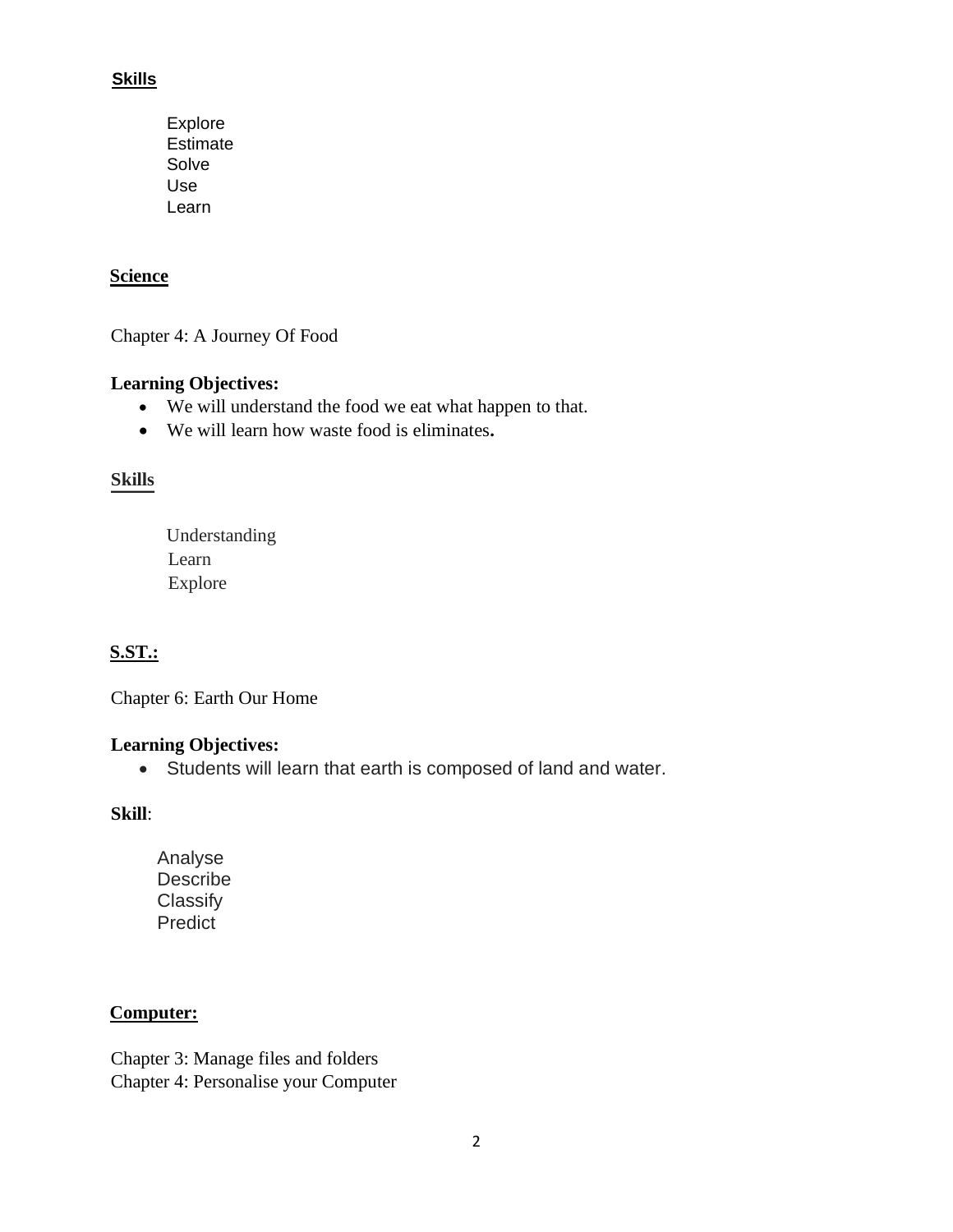## **Learning Objectives:**

• To organise and utilize computer storage properly.

#### **Skills**

Create Learn Organise

## **ह िंदी**

हिंदी साहित्य

पाठ 5 -दोस्त की पोशाक

```
पाठ 6- नाव बनाओ नाव बनाओ
```
कौशल :

• हमें कभी भी किसी का मजाक नहीं उडाना चाहिए एवं बारिश में होने वाले परिवर्तनों से अवगत होना ।

हिंदी व्याकरण

पाठ 4 वाक्य

पाठ 5-संज्ञा

कौशल :

• वाक्य बनाना एवं संज्ञा शब्दों से

अवगर् होना।

## **कहिता :**

## **उलझन**

पापा कहते बनो डॉक्टर मां कहती इंजीनियर! भैया कहते इससे अच्छा सीखो तुम कंप्यूटर! चाचा कहते बनो प्रोफेसर, चाची कहती अफसर! दीदी कहती आगे चलकर बनना तुम्हें कलेक्टर ! बाबा कहते फौज में जाकर जग में नाम कमाओ!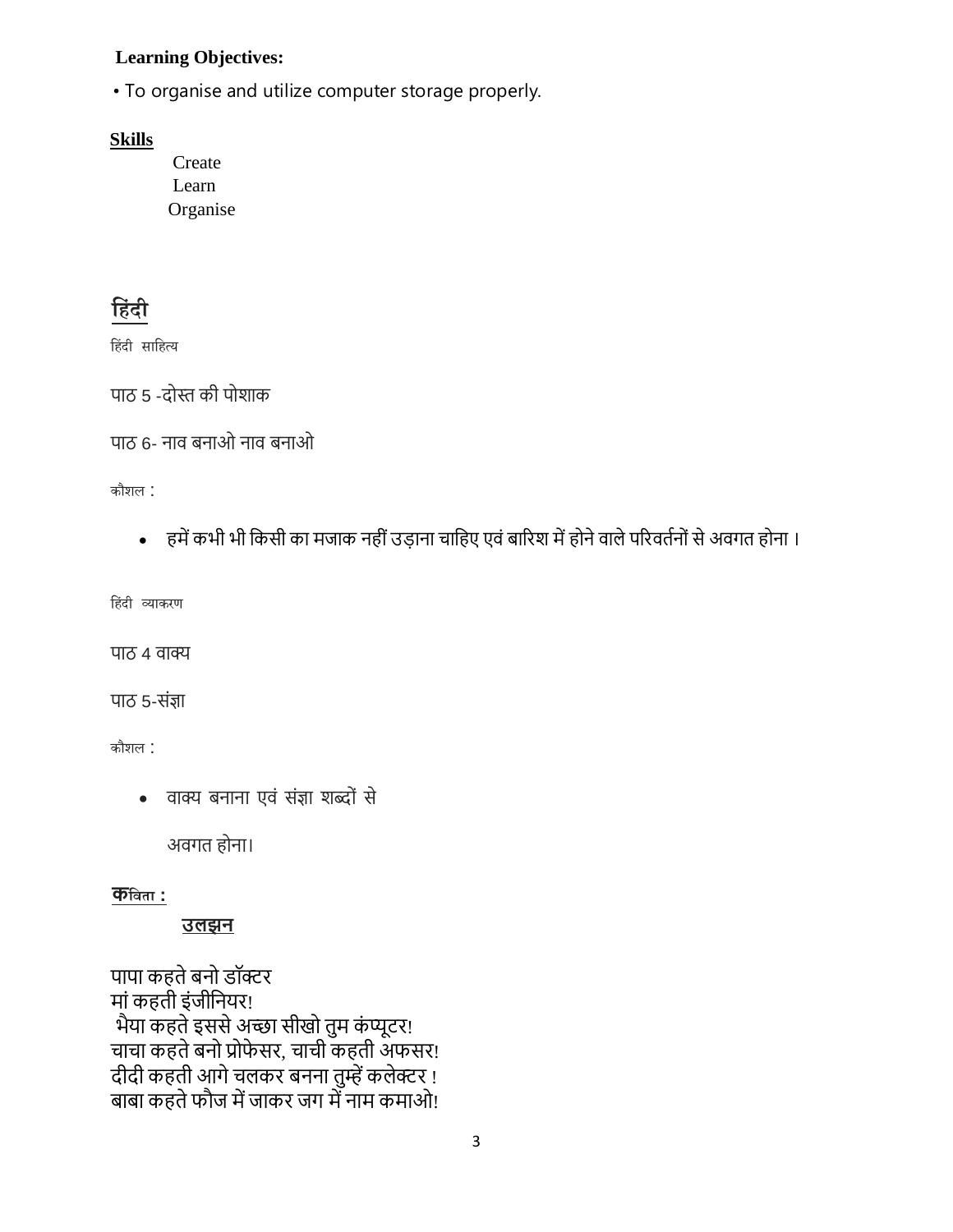दादी कहती घर में रहकर ही उद्योग लगाओ ! सबकी अलग-अलग अभिलाषा सबका अपना नाता ! लेकिन मेरे मन की उलझन कोई समझ ना पाता!

**दो**हा :

बोली एक अनमोल है,जो कोई बोले जानि , हिये तराजू तौलि के तब मुख बाहर आनि ।

<u>अर्थ</u>: यदि कोई सही तरीके से बोलना जानता है तो उसे पता है कि वाणी एक अमूल्य रत्न है। इसलिए वह हृदय के तराजू में तोलकर ही उसे मुंह से बाहर आने देता है।

श्लोक:

यथा चित्तं तथा वाचो यथा वाचस्तथा क्रिया: । चित्ते वाचि क्रियायांच साधुनामेक्रूपता ॥ अर्थ- अच्छे लोगों के मन में जो बात होती है, वे वही वो बोलते हैं और ऐसे लोग जो बोलते हैं, वही करते हैं. सज्जन पुरुषों के मन, वचन और कर्म में एकरूपता होती है.